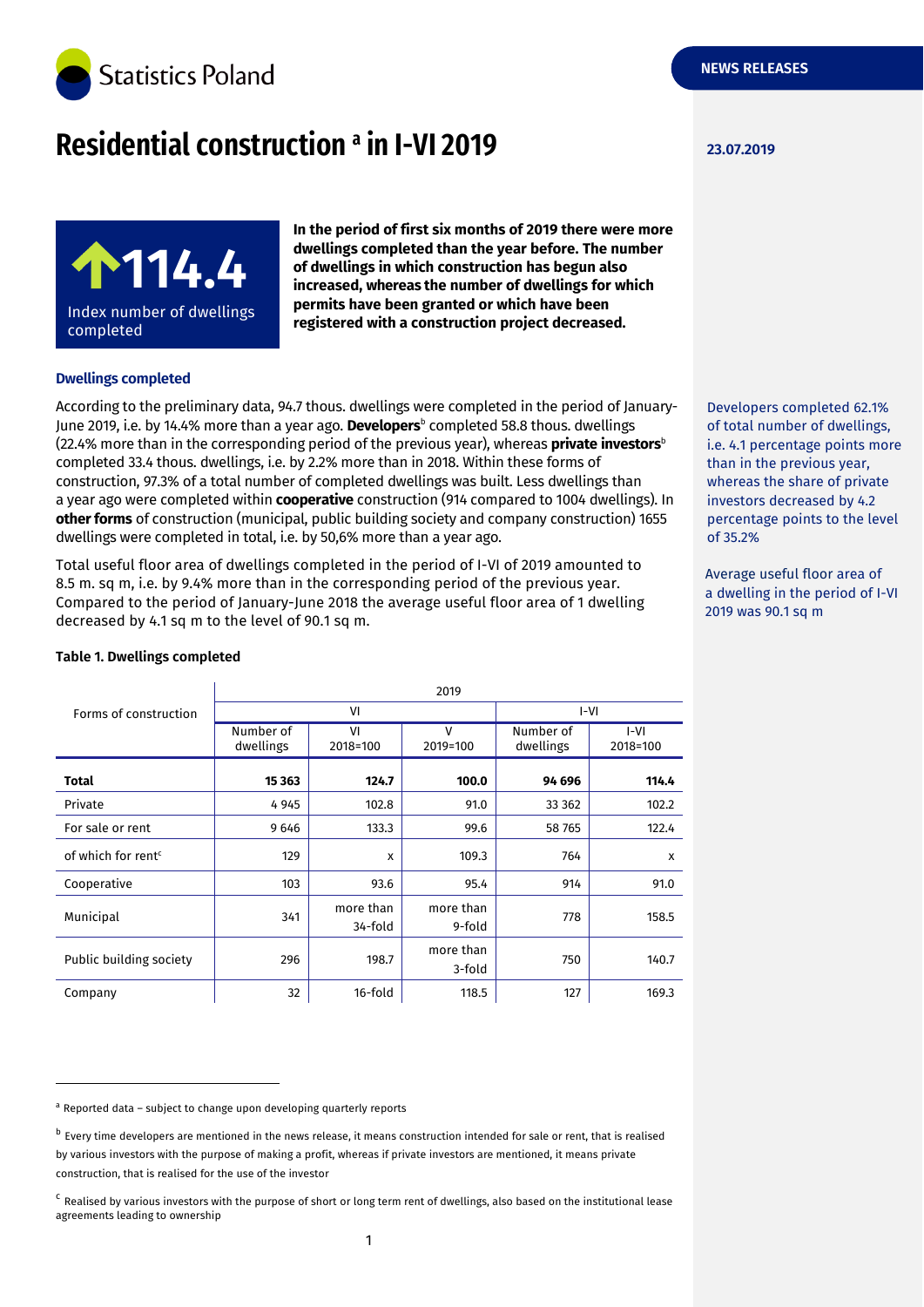### **Dwellings for which permits have been granted or which have been registered with a construction project**

In the period of six months of 2019 permits and registrations have been granted for construction of 128.7 thous. dwellings, i.e. by 2.5% less than in the corresponding period of the previous year. Permits for construction of the biggest number of dwellings were given to **developers** (77.7 thous.) and to **private investors** (48.7 thous.), i.e. respectively by 5.5% less and 4.6% more than in the corresponding period of 2018. Altogether the share of these forms of construction amounted to 98.2% of a total number of dwellings. Less dwellings than in the period of six months of the previous year for which permits have been granted or which have been registered with a construction project were noted in the **cooperative** construction (867 dwellings against 1026) and in **other forms** of construction (1438 dwellings against 2149).

Number of dwellings for which permits have been granted or which have been registered with a construction project decreased by 2.5% y/y in the period of I-VI 2019

#### **Table 2. Dwellings for which permits have been granted or which have been registered with a construction project**

|                         | 2019                   |                |                     |                        |                    |  |
|-------------------------|------------------------|----------------|---------------------|------------------------|--------------------|--|
| Forms of construction   | VI                     |                |                     | I-VI                   |                    |  |
|                         | Number of<br>dwellings | VI<br>2018=100 | v<br>2019=100       | Number of<br>dwellings | $I-VI$<br>2018=100 |  |
| <b>Total</b>            | 21 701                 | 96.0           | 80.5                | 128705                 | 97.5               |  |
| Private                 | 8 5 3 3                | 95.4           | 89.4                | 48 6 68                | 104.6              |  |
| For sale or rent        | 12 977                 | 98.5           | 77.5                | 77 732                 | 94.5               |  |
| Cooperative             | 100                    | 26.5           | 40.5                | 867                    | 84.5               |  |
| Municipal               | 15                     | 24.2           | 4.5                 | 862                    | 125.5              |  |
| Public building society | 76                     | 140.7          | more than<br>3-fold | 390                    | 26.8               |  |
| Company                 | ۰                      | x              | X                   | 186                    | 31-fold            |  |

# **Dwellings in which construction has begun**

In the period January - June 2019 the number of dwellings in which construction has begun was 115.4 thous., i.e. by 1.5% more than in the corresponding period of the previous year. **Developers** have started construction of 66.6 thous. dwellings, and **private investors** of 46.1 thous. dwellings, i.e. altogether 97.6% of a total number of dwellings. Both for construction for sale or rent and private construction increase was noted by respectively 0.3% and 3.0% compared to 2018. Less dwellings in which construction has begun were also noted in the **cooperative** construction (1109 dwellings against 1225) whilst more in **other forms** of construction (1611 dwellings against 1327).

Number of dwellings in which construction has begun increased by 1.5% y/y in the period of I-VI 2019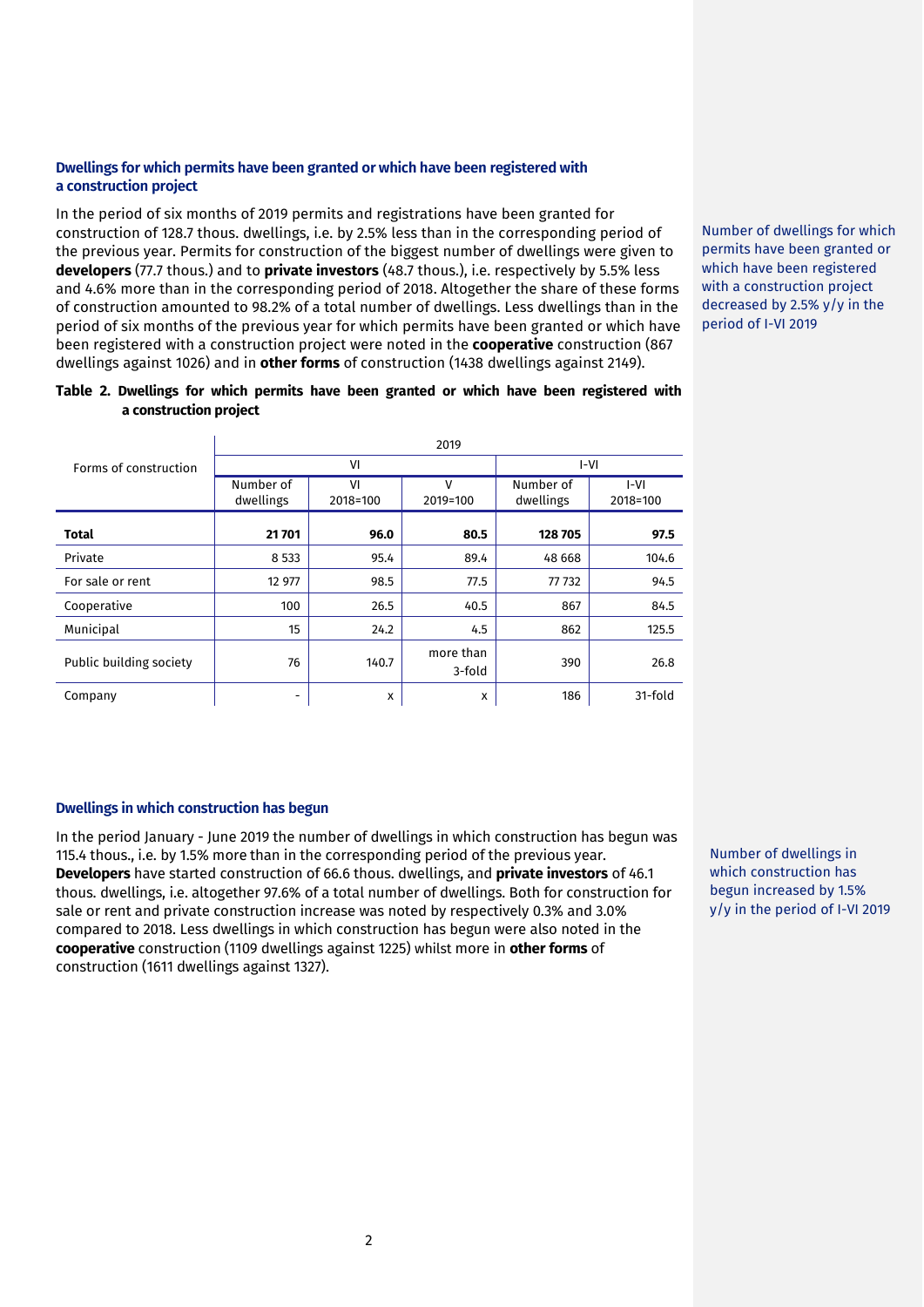#### **Table 3. Dwellings in which construction has begun**

| Forms of construction          | 2019                   |                     |                          |                          |                    |  |
|--------------------------------|------------------------|---------------------|--------------------------|--------------------------|--------------------|--|
|                                | VI                     |                     |                          | I-VI                     |                    |  |
|                                | Number of<br>dwellings | VI<br>2018=100      | $\mathsf{V}$<br>2019=100 | Number of<br>dwellings   | $I-VI$<br>2018=100 |  |
| <b>Total</b>                   | 18 956                 | 85.3                | 92.0                     | 115 392                  | 101.5              |  |
| Private                        | 7781                   | 91.1                | 86.2                     | 46 103                   | 103.0              |  |
| For sale or rent               | 10 534                 | 81.5                | 94.3                     | 66 569                   | 100.3              |  |
| of which for rent <sup>c</sup> | 66                     | X                   | 70.2                     | 418                      | X                  |  |
| Cooperative                    | 82                     | 28.9                | 42.7                     | 1 1 0 9                  | 90.5               |  |
| Municipal                      | 514                    | more than<br>8-fold | more than<br>4-fold      | 918                      | 220.7              |  |
| Public building society        | 45                     | 14.8                | 40.9                     | 693                      | 91.5               |  |
| Company                        | -                      | x                   | x                        | $\overline{\phantom{a}}$ | X                  |  |

It is estimated that in the end of June 2019 there were 816.4 thous. dwellings under construction, i.e. by 3.4% more than in the corresponding period of the previous year.

#### **Chart 1. Construction activity in the scope of residential construction in Poland**



In June compared to May 2019 the number of dwellings completed stayed at a similar level whereas the number of dwellings for which permits have been granted or which have been registered with a construction project and dwellings in which construction has begun decreased (respectively by 19.5% and 8.0%)

 $\bullet$  dwellings for which permits have been granted or which have been registered with a construction project  $-$  dwellings in which construction has begun  $\sim$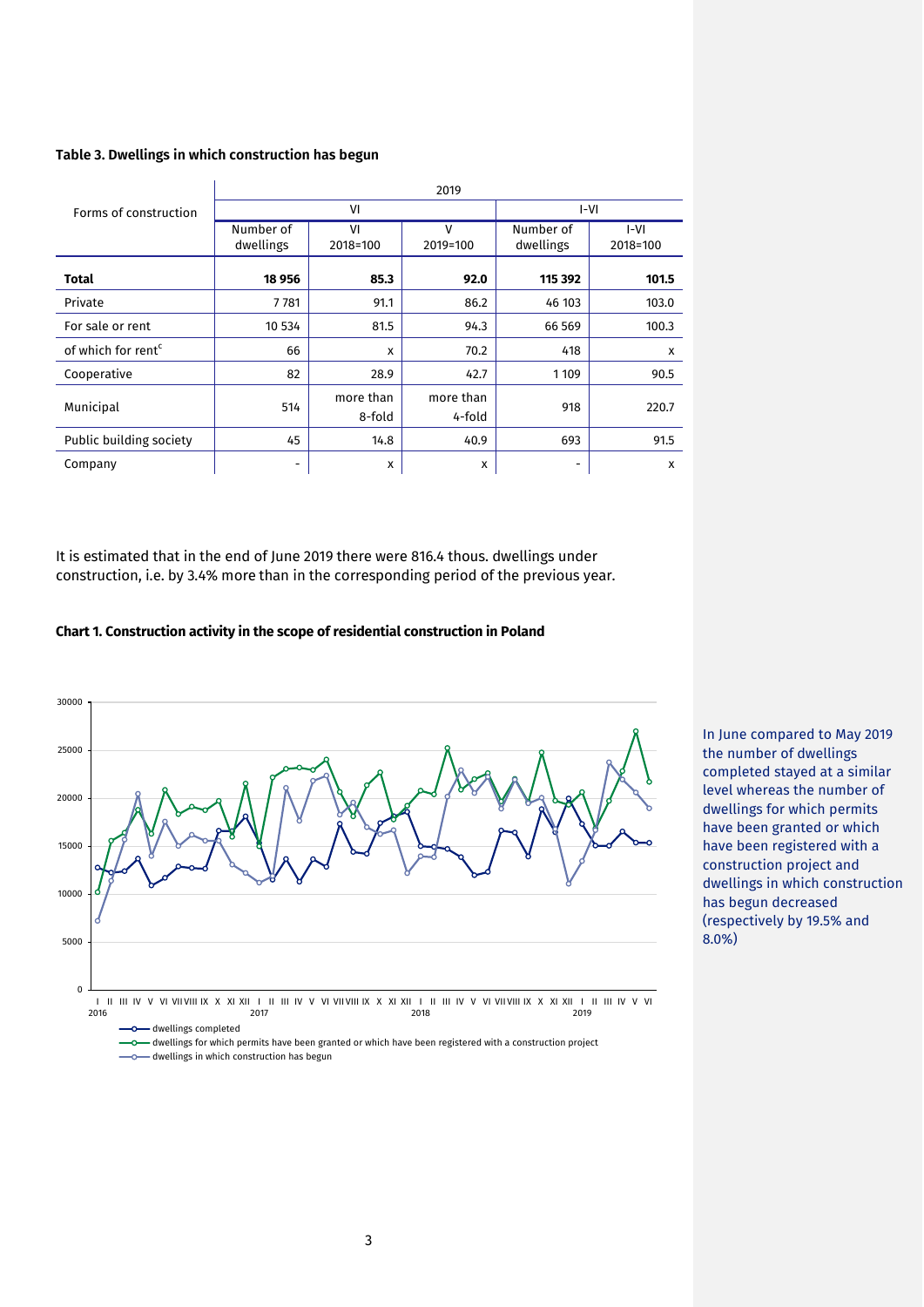The biggest number of dwellings for which permits have been granted or which have been registered with a construction project and in which construction has begun in the period of January-June of 2019 was recorded in Mazowieckie voivodship (respectively 22.4 thous. and 19.6 thous.) and in Dolnośląskie voivodship (respectively 15.1 thous. and 13.3 thous.). Voivodships with the largest number of dwellings completed were Mazowieckie (19.6 thous. dwellings) and Małopolskie (11.2 thous.).





dwellings in which construction has begun